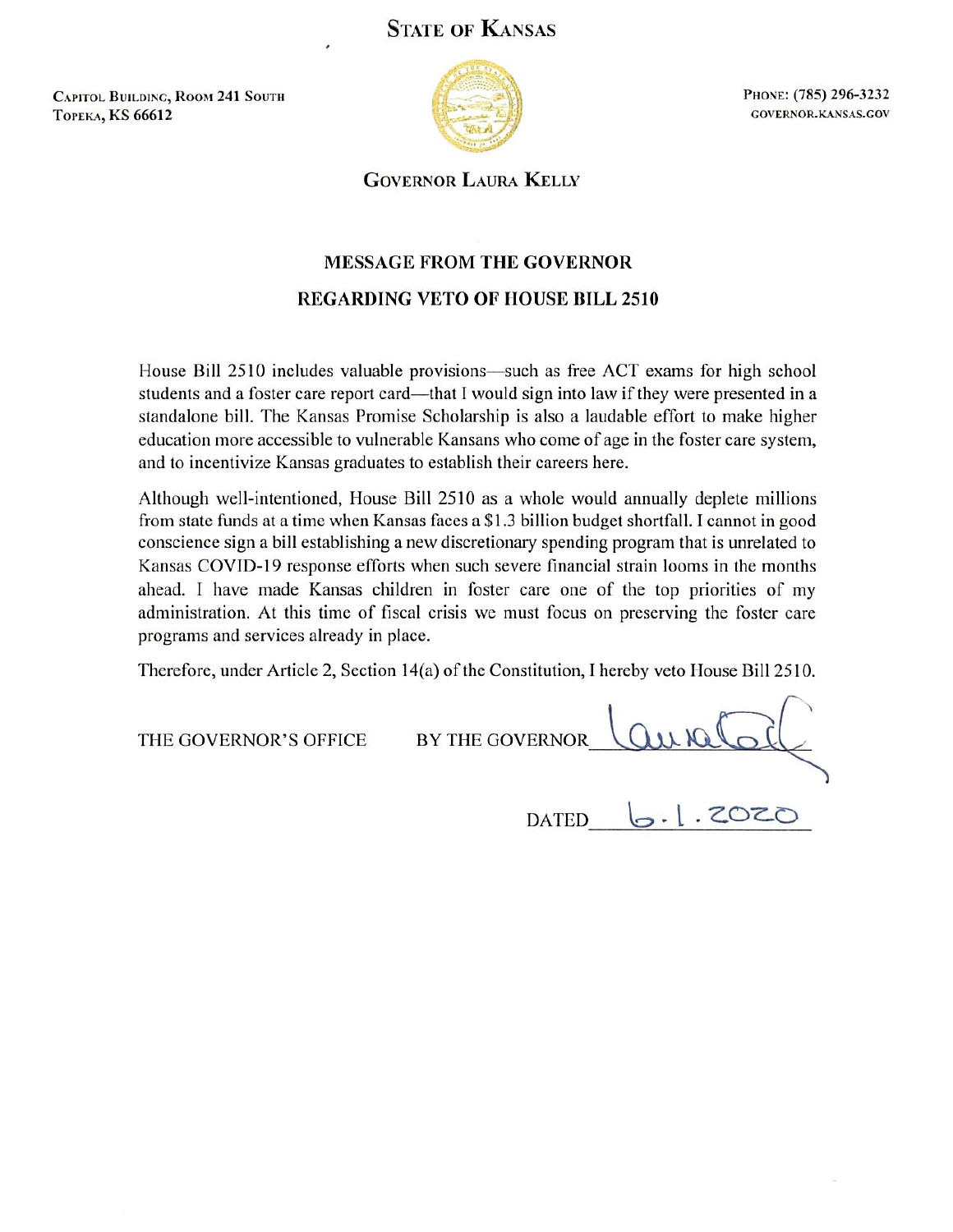## HOUSE BILL No. 2510

AN ACT concerning education; creating the Kansas promise scholarship act; requiring a Kansas foster care children annual academic report card; authorizing the state board of regents on behalf of Kansas state university to sell certain real property in Saline county; authorizing school districts to pay tuition and fees for concurrent and dual enrollment of students; requiring tuition waiver for dual or concurrently enrolled foster students; authorizing the practice of the healing arts by healing arts school clinics; providing ACT college entrance exams and workkeys assessments to nonpublic school students; amending K.S.A. 65-2877a, as amended by section 5 of chapter 52 of the 2019 Session Laws of Kansas, 72-3220, 72-3221, 72-3222, 72- 3223, 72-3224 and 75-53,112 and K.S.A. 2019 Supp. 17-2707, 17-7668 and 72-5179 and repealing the existing sections.

## *Be it enacted by the Legislature of the State of Kansas:*

New Section 1. (a) The provisions of section 1 et seq., and amendments thereto, shall be known and may be cited as the Kansas promise scholarship act.

(b) As used in the Kansas promise scholarship act:

(1) "Eligible postsecondary educational institution" means:

(A) Any community college established pursuant to chapter 71 of the Kansas Statutes Annotated, and amendments thereto;

(B) any technical college established under the laws of this state;

(C) the Washburn institute of technology; or

(D) any two-year associate degree program or career and technical education program offered by a private postsecondary educational institution accredited by the higher learning commission with its primary location in Kansas.

(2) "Military servicemember" means the same as defined in K.S.A. 2019 Supp. 48-3406, and amendments thereto.

New Sec. 2. (a) There is hereby established the Kansas promise scholarship program. The state board of regents shall administer the program.

(b) On or before March 1, 2021, the state board of regents shall adopt rules and regulations to implement and administer the Kansas promise scholarship program. Such rules and regulations shall establish:

(1) Scholarship application deadlines;

(2) appeal procedures for denial or revocation of a Kansas promise scholarship;

(3) guidelines to ensure as much as is practicable that, if a student who received a Kansas promise scholarship graduates from a career and technical education program or transfer associate degree program pursuant to this act and subsequently enrolls in a state educational institution, as defined in K.S.A. 76-711, and amendments thereto, or municipal university any courses taken by such student shall be transferred to the state educational institution or municipal university and qualify toward the student's baccalaureate degree;

(4) procedures for a student who receives a Kansas promise scholarship to record and report proof of community service and community service hours;

(5) the terms, conditions and requirements that shall be incorporated into each Kansas promise scholarship agreement;

(6) procedures for requesting and approving medical, military and personal absences from an eligible postsecondary educational institution while receiving a Kansas promise scholarship;

(7) criteria for determining whether any student who received a Kansas promise scholarship fulfilled the employment and repayment requirements included in a Kansas promise scholarship agreement as provided in section 5, and amendments thereto; and

(8) criteria for determining when a student who received a Kansas promise scholarship may be released from the requirements of a Kansas promise scholarship, if there are special circumstances that caused such student to be unable to complete such requirements.

(c) The state board of regents shall:

(1) Work with community partners, such as community foundations, school districts, postsecondary educational institutions, Kansas business and industry and Kansas economic development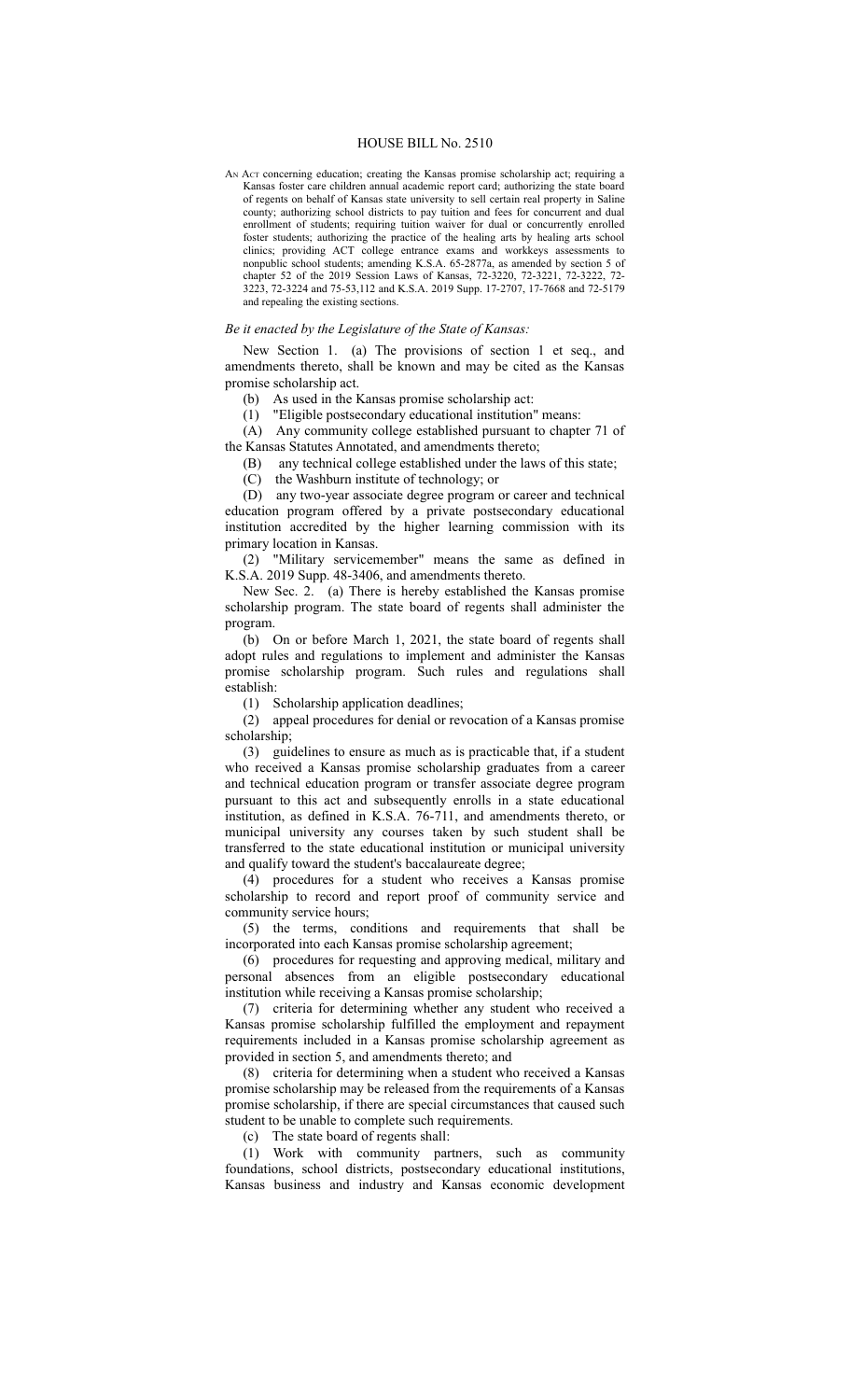organizations to publicize Kansas promise scholarships, including, but not limited to, publicizing eligible postsecondary educational institutions, approved scholarship-eligible educational programs, application procedures and application deadlines;

(2) allocate funds to each eligible postsecondary educational institution for the purpose of awarding Kansas promise scholarships;

(3) request information from eligible postsecondary educational institutions necessary for the administration of this act;

(4) annually collaborate with the department of commerce and Kansas business and industry to identify up to 10 job fields and pathways that currently have the highest need for skilled employees;

(5) designate scholarship-eligible career and technical programs and transfer education programs that correspond to the job fields and pathways identified in paragraph (4);

(6) ensure that any student who received a Kansas promise scholarship fulfills the employment or repayment requirements provided in section 5, and amendments thereto; and

(7) beginning January 2021, annually evaluate the Kansas promise scholarship program and prepare and submit a report to the senate standing committee on education and the house of representatives standing committee on education.

New Sec. 3. (a) Subject to appropriations, the amount of a Kansas promise scholarship for a student for each semester shall be the aggregate amount of tuition, required fees and the cost of books and required materials for the educational program at the eligible postsecondary educational institution for the academic year in which the student is enrolled and receiving the scholarship minus the aggregate amount of all other aid awarded to such student for such semester. Aid includes any grant, scholarship or financial assistance awards that do not require repayment. During any fiscal year, the appropriation pursuant to this section shall not exceed \$10,000,000.

(b) If a student is enrolled in an eligible postsecondary education program offered by a four-year eligible postsecondary educational institution, the aggregate amount of tuition, mandatory fees and the cost of books and materials for such eligible postsecondary education program shall be the average cost of tuition, mandatory fees and the cost of books and materials for such eligible postsecondary education program when offered by an eligible public postsecondary educational institution that is not a four-year institution.

New Sec. 4. (a) To be eligible for a Kansas promise scholarship, a student shall:

(1) Be a Kansas resident;

(2) be enrolled in grade 12 in an eligible high school, be a graduate of a Kansas public or private secondary school, have been in the custody of the secretary for children and families as a minor pursuant to the revised Kansas code for care of children at any time while enrolled in any of the grades six through 12 or have obtained a high school equivalency certificate within the preceding 12 months. This paragraph shall not apply to a student who is a dependent child of a military servicemember permanently stationed in another state who graduates from a postsecondary school or obtains a high school equivalency certificate within the preceding 12 months;

(3) complete the required scholarship application on such forms and in such manner as established by the state board of regents;

(4) enter into a Kansas promise scholarship agreement pursuant to section 5, and amendments thereto;

(5) complete the free application for federal student aid for the academic year in which the student applies to receive a Kansas promise scholarship; and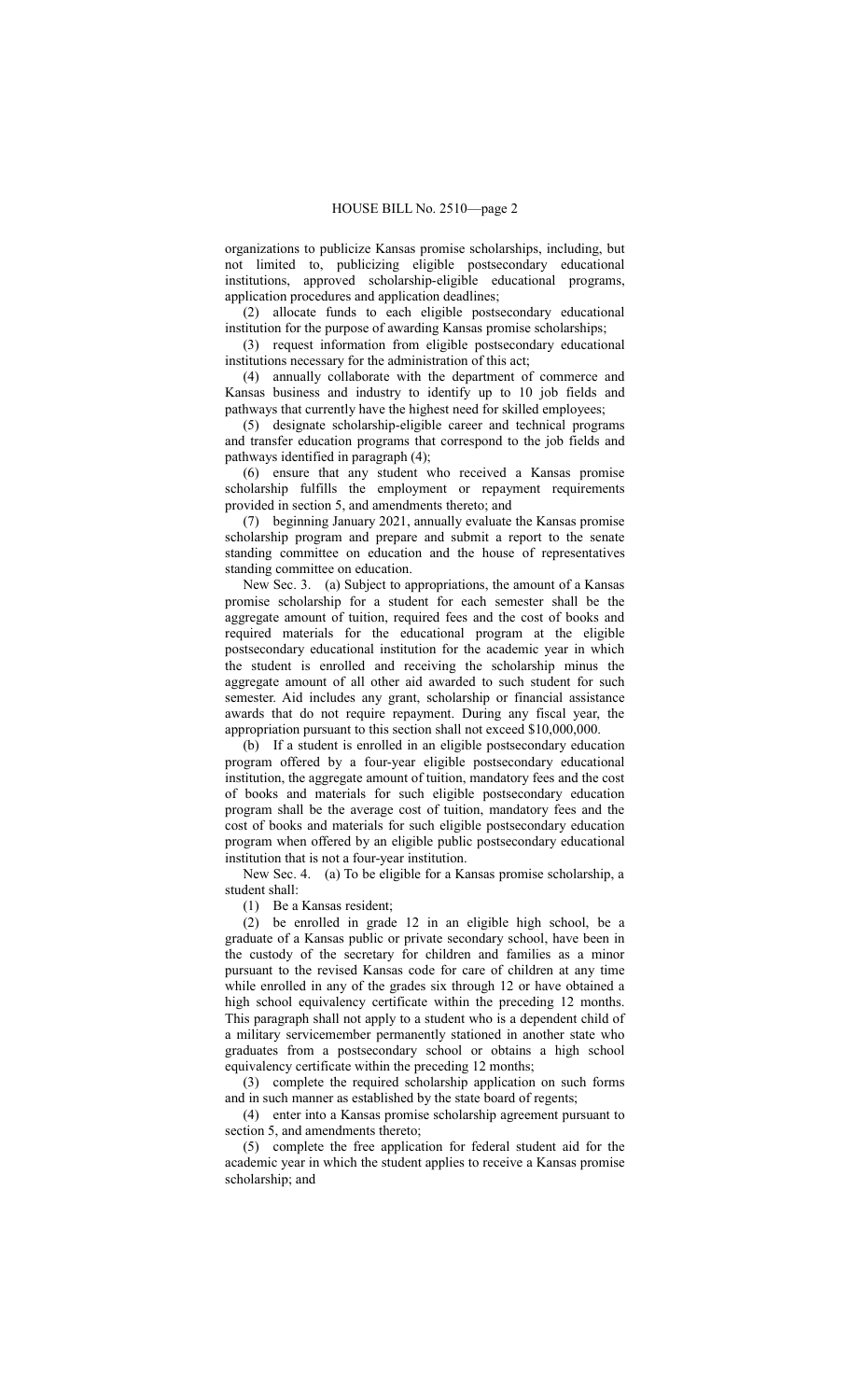(6) enroll in an eligible postsecondary educational institution in a scholarship-eligible career and technical education program or associate degree program with coursework in an identified job field that corresponds to a baccalaureate degree program.

(b) To continue to receive a Kansas promise scholarship, a student shall:

(1) Annually complete 100 hours of community service or be verified by the eligible postsecondary educational institution to be employed part-time throughout the time period in which the student is receiving a Kansas promise scholarship;

(2) maintain a minimum cumulative grade point average of 2.0; and

(3) satisfy any other requirements of a Kansas promise scholarship agreement as provided in section 5, and amendments thereto.

(c) Nothing in this act shall prohibit a student who received postsecondary course credit while enrolled in high school from qualifying for a Kansas promise scholarship.

New Sec. 5. (a) As a condition to receiving a Kansas promise scholarship, an eligible student shall enter into a Kansas promise scholarship agreement with the eligible postsecondary educational institution making the scholarship award to such student. Such agreement shall require such student who receives a Kansas promise scholarship to:

(1) Enroll as a full-time student at the eligible postsecondary educational institution for which the student is receiving a Kansas promise scholarship and engage in and complete the required career and technical education program or associate degree program with coursework in an identified job field that corresponds to a baccalaureate degree program;

(2) within six months after graduation from the career and technical education program or associate degree program with coursework in an identified job field that corresponds to a baccalaureate degree program:

(A) Commence work in the state of Kansas for at least two consecutive years following completion of such program; or

(B) enroll as a full-time student in any public or private postsecondary educational institution with its primary location in Kansas and upon graduation or failure to re-enroll as a full-time student at such institution, commence work in Kansas for at least two consecutive years following the completion of such program;

(3) maintain records and make reports to the state board of regents on such forms and in such manner as required by the state board of regents to document the satisfaction of the requirements of this act; and

(4) upon failure to satisfy the requirements of a Kansas promise scholarship agreement, repay the amount of the Kansas promise scholarship the student received under the program as provided in subsection (b).

(b) (1) Except as provided in subsection (c), if any student who receives a Kansas promise scholarship fails to satisfy the requirements of a Kansas promise scholarship agreement entered into pursuant to this section, such student shall pay an amount equal to the total amount of money received by such student pursuant to such agreement that is financed by the state of Kansas plus accrued interest at a rate equivalent to the interest rate applicable to loans made under the federal PLUS program at the time such person first entered into an agreement. Installment payments of such amounts may be made in accordance with rules and regulations of the state board of regents. Such installment payments shall begin six months after the date of the action or circumstances that cause such student to fail to satisfy the requirements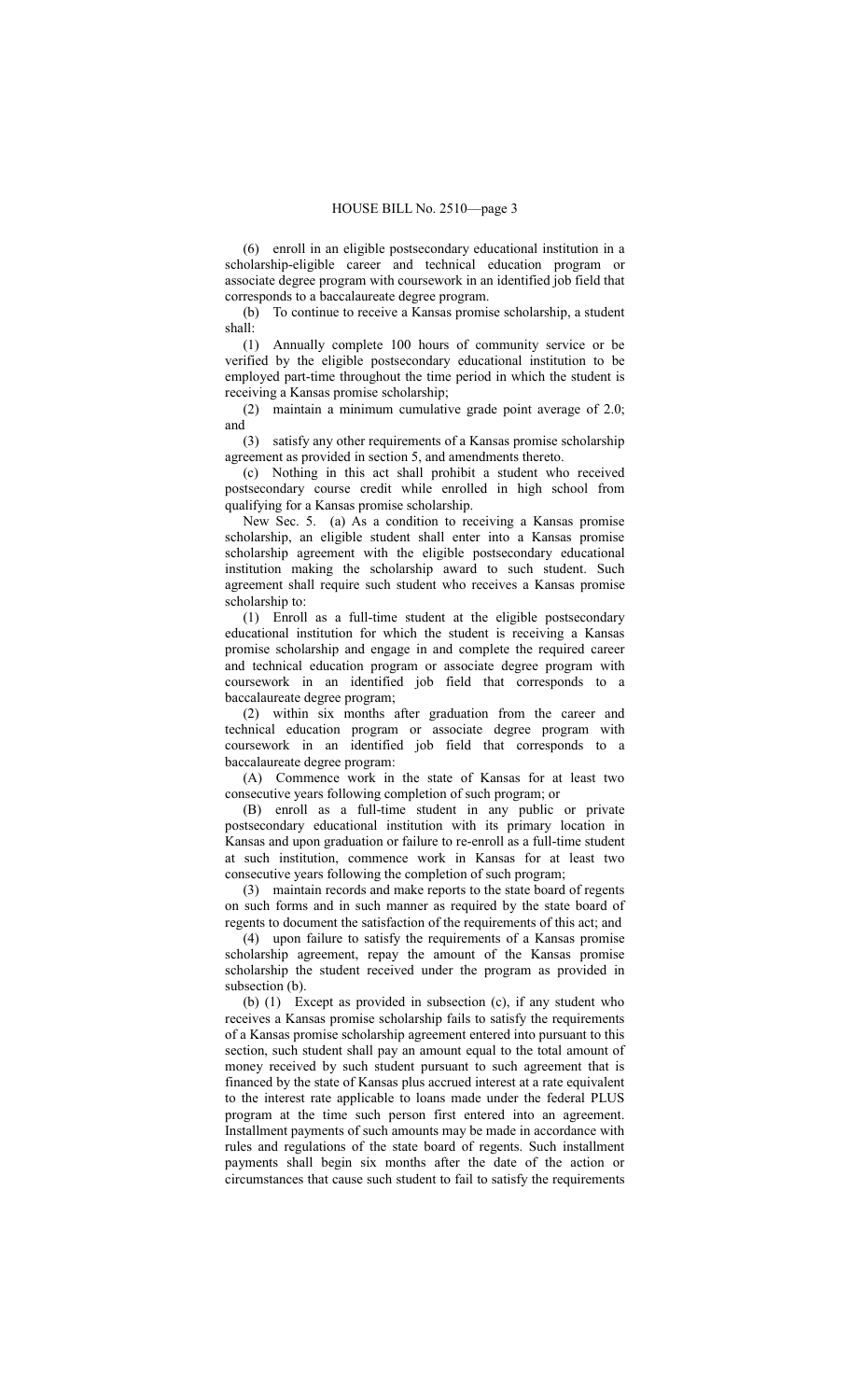of a Kansas promise scholarship agreement, as determined by the state board of regents upon the circumstances of each individual case. All moneys received pursuant to this subsection shall be remitted to the state treasurer in accordance with the provisions of K.S.A. 75-4215, and amendments thereto. Upon receipt of each such remittance, the state treasurer shall deposit the entire amount in the state treasury to the credit of the state general fund.

(2) The state board of regents is authorized to turn any repayment account arising under this act to a designated loan servicer or collection agency, the state not being involved other than to receive payments from the loan servicer or collection agency at the interest rate prescribed under this subsection.

(c) Any requirement under a Kansas promise scholarship agreement entered into pursuant to this section may be postponed for good cause in accordance with rules and regulations of the state board of regents.

(d) A student who received a Kansas promise scholarship and entered into a Kansas promise scholarship agreement satisfies the requirements under such agreement when such student:

(1) Completes the requirements in accordance with such agreement;

(2) fails to satisfy the requirements for completion of the educational requirements after making the best effort possible to do so;

(3) is unable to obtain employment and continue in such employment after making the best effort possible to do so;

(4) is unable to satisfy the requirements due to permanent physical disability; or

(5) dies.

New Sec. 6. On and after July 1, 2025, no Kansas promise scholarship shall be awarded to any student who has not previously been awarded a Kansas promise scholarship prior to July 1, 2025.

New Sec. 7. (a) The state department of education and the department for children and families shall collaborate to prepare a Kansas foster care children annual academic report card. The annual report card shall include the following data for the preceding school year:

(1) The graduation rate of foster care students;

(2) the number and percentage of foster care students that were promoted to the next grade level;

(3) the number and percentage of foster care students that were suspended during the school year;

(4) the number and percentage of foster care students that were expelled during the school year;

(5) state standardized assessment scores for foster care students, including the number and percentage of students meeting academic standards as determined by the state board of education;

(6) the number and percentage of foster care students enrolled in any preschool-aged at-risk program, Kansas preschool pilot program or early childhood special education program under section 619 of part B of the individuals with disabilities act;

(7) the number and percentage of foster care students that participated in the mental health intervention team pilot program or a similar mental health program;

(8) the total number of foster care students enrolled in a school district or nonpublic school and the disaggregated number and percentage of foster care students enrolled in school districts and accredited nonpublic schools; and

(9) de-identified disaggregated race and ethnicity data for each data set required in paragraphs (1) through (8).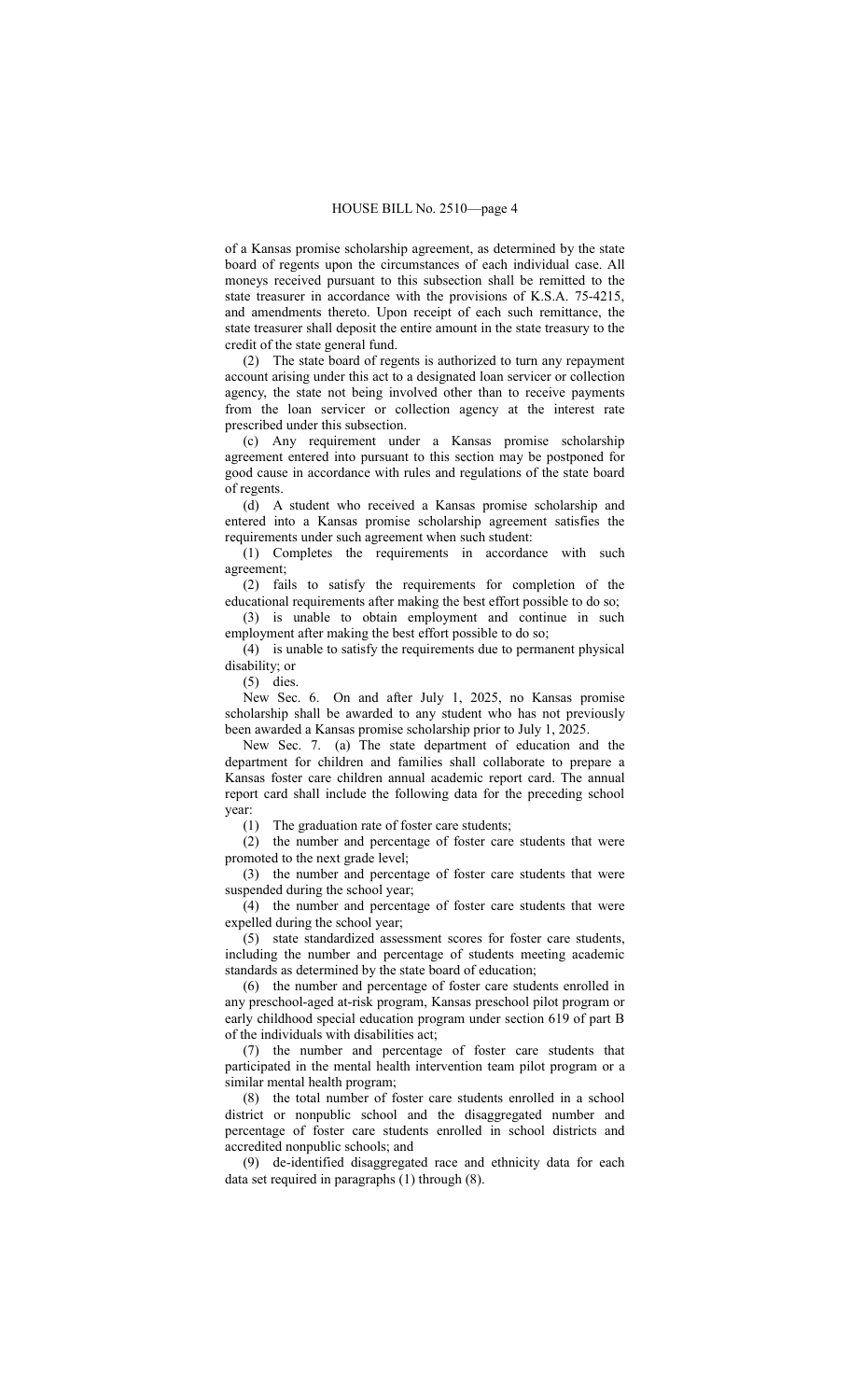(b) On or before January 15 of each year, the state department of education and the department for children and families shall prepare and submit the Kansas foster care children annual academic report card to the senate committee on education and the house committee on education.

(c) As used in this section:

(1) "Foster care student" means any individual who was in the custody of the Kansas department for children and families at any time when such student attended a school during the school year for which the report required pursuant to this section is to be completed.

(2) "School" means any school of a school district or any nonpublic school accredited by the state board of education.

New Sec. 8. (a) The state board of regents is hereby authorized and empowered, for and on behalf of Kansas state university, to sell and convey all of the rights, title and interest subject to all easements and appurtenances in the following described real estate located in Saline county, Kansas: Lot Eleven (11), less West 100' feet, Block Twelve (12), Schilling Subdivision No. 5, to the City of Salina, Saline County, Kansas. Formerly a tract of land in Block Two (2) Schilling Subdivision Lying in the Northeast Quarter (NE/4) of Section Three (3), Township Fifteen (15) South, Range Three (3) West of the Sixth (6th) P.M. as shown in Deed recorded November 18, 1966, in Book 268, pages 476 through 503 and legal found on page 485.

(b) Conveyance of such rights, title and interest in such real estate shall be executed in the name of the state board of regents by its chairperson and executive officer. All proceeds from the sale and conveyance thereof shall be deposited in the restricted fees account of Kansas state university.

(c) No conveyance of real estate authorized by this section shall be made or accepted by the state board of regents until the deeds, titles and conveyances have been reviewed and approved by the attorney general. In the event that the state board of regents determines that the legal description of the real estate described in this section is incorrect, the state board of regents may convey the property utilizing the correct legal description, but the deed conveying the property shall be subject to the approval of the attorney general. The conveyance authorized by this section shall not be subject to the provisions of K.S.A. 75-3043a or 75-6609, and amendments thereto.

New Sec. 9. (a) Each eligible postsecondary educational institution that accepts students for enrollment pursuant to the Kansas challenge to secondary school students act shall submit a report annually to the state board of regents. Such report shall include, but not be limited to, the following:

(1) The number of students from each school district enrolled in the eligible postsecondary educational institution, including the number of students in the custody of the secretary for children and families;

(2) the number of students who successfully complete the courses in which such students are enrolled at the eligible postsecondary educational institution;

(3) the tuition rate charged for students compared to the tuition rate charged to individuals who are regularly enrolled and attending the eligible postsecondary educational institution; and

(4) the amount and percentage of tuition each school district is paying pursuant to K.S.A. 72-3223, and amendments thereto.

(b) The state board of regents shall compile and prepare a summary report of the reports submitted pursuant to subsection (a) and shall submit such report to the house standing committee on education and the senate standing committee on education on or before February 15 of each year commencing in 2021.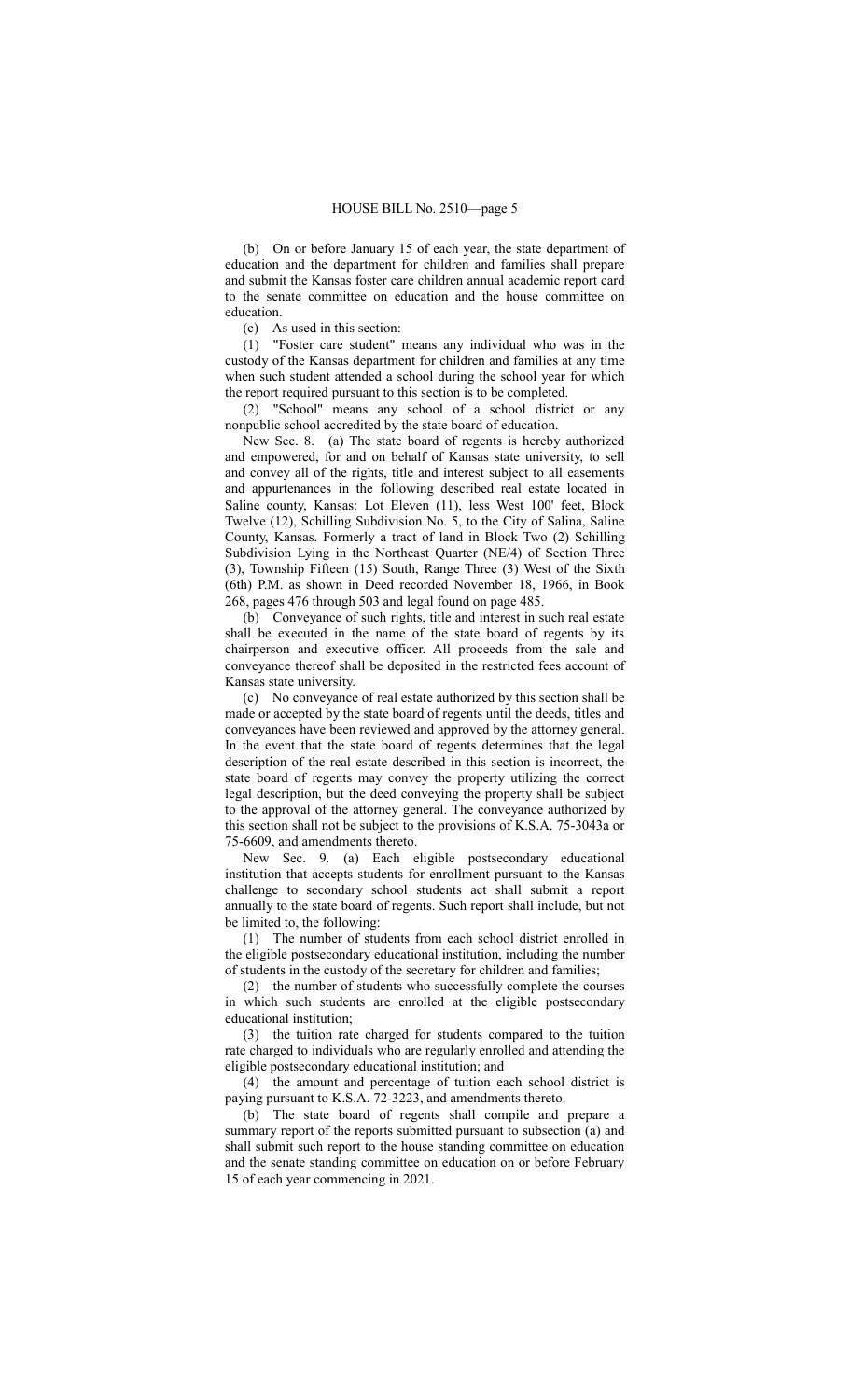Sec. 10. K.S.A. 2019 Supp. 17-2707 is hereby amended to read as follows: 17-2707. As used in this act, unless the context clearly indicates that a different meaning is intended:

(a) "Professional corporation" means a corporation organized under this act.

(b) "Professional service" means the type of personal service rendered by a person duly licensed, registered or certified by this state as a member of any of the following professions, each paragraph constituting one type:

- (1) A certified public accountant;
- (2) an architect;
- (3) an attorney-at-law;
- (4) a chiropractor;
- (5) a dentist;
- (6) an engineer;
- (7) an optometrist;
- (8) an osteopathic physician or surgeon;
- (9) a physician, surgeon or doctor of medicine;
- (10) a veterinarian;
- (11) a podiatrist;
- (12) a pharmacist;
- (13) a land surveyor;
- (14) a licensed psychologist;
- (15) a specialist in clinical social work;
- (16) a licensed physical therapist;
- (17) a landscape architect;
- (18) a registered professional nurse;
- (19) a real estate broker or salesperson;
- (20) a clinical professional counselor;
- (21) a geologist;
- (22) a clinical psychotherapist;
- (23) a clinical marriage and family therapist;
- (24) a licensed physician assistant;
- (25) a licensed occupational therapist;
- (26) a licensed audiologist;
- (27) a licensed speech-pathologist; and
- (28) a licensed naturopathic doctor.

(c) "Regulating board" means the court, board or state agency which that is charged with the licensing, registering or certifying and regulation of the practice of the profession which *that* the professional corporation is organized to render.

(d) "Qualified person" means:

(1) Any natural person licensed, registered or certified to practice the same type of profession which *that* any professional corporation is authorized to practice;

(2) the trustee of a trust which *that* is a qualified trust under subsection (a) of section  $401(a)$  of the federal internal revenue code, as in effect on January 1, 2004, or of a contribution plan which *that* is a qualified employee stock ownership plan under-subsection (a) of section 409A*(a)* of the federal internal revenue code, as in effect on January 1, 2004; $-$ or

(3) the trustee of a revocable living trust established by a natural person who is licensed, registered or certified to practice the type of profession which *that* any professional corporation is authorized to practice, if the terms of such trust provide that such natural person is the principal beneficiary and sole trustee of such trust and such trust does not continue to hold title to professional corporation stock following such natural person's death for more than a reasonable period of time necessary to dispose of such stock*; or*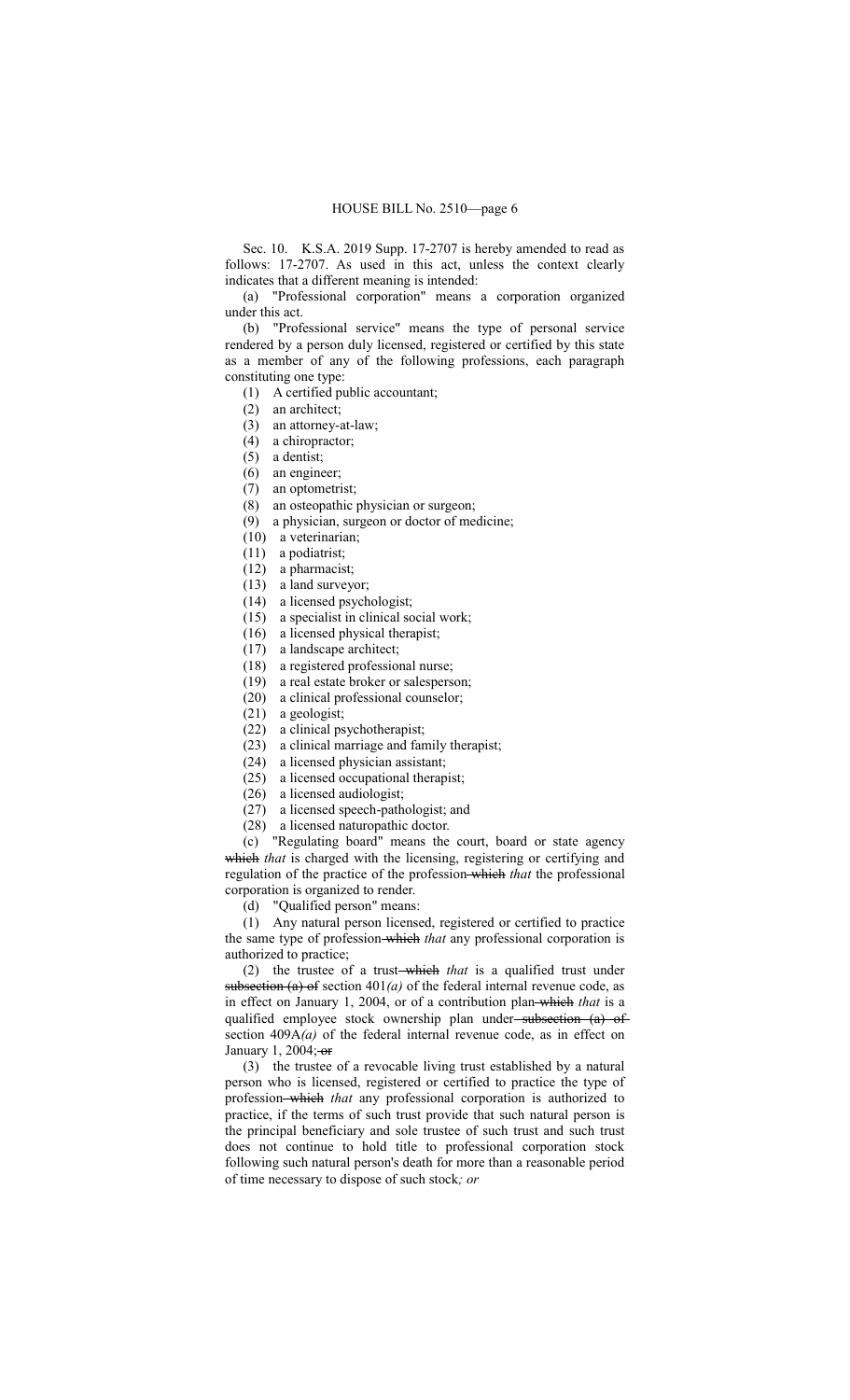*(4) a healing arts school clinic authorized to perform professional services in accordance with K.S.A. 65-2877a, and amendments thereto*.

Sec. 11. K.S.A. 2019 Supp. 17-7668 is hereby amended to read as follows: 17-7668. (a) Unless otherwise specifically prohibited by law, a limited liability company may carry on any lawful business, purpose or activity, whether or not for profit with the exception of the business of granting policies of insurance, or assuming insurance risks or banking as defined in K.S.A. 9-702, and amendments thereto.

(b) A limited liability company shall possess and may exercise all the powers and privileges granted by this act or by any other law or by its operating agreement, together with any powers incidental thereto, including such powers and privileges as are necessary or convenient to the conduct, promotion or attainment of the business, purposes or activities of the limited liability company.

(c) A limited liability company organized and existing under the Kansas revised limited liability company act or otherwise qualified to do business in Kansas may have and exercise all powers which *that* may be exercised by a Kansas professional association or professional corporation under the professional corporation law of Kansas, including employment of professionals to practice a profession, which shall be limited to the practice of one profession, except as provided in K.S.A. 17-2710, and amendments thereto.

(d) Only a qualified person may be a member of a limited liability company organized to exercise powers of a professional association or professional corporation. No membership may be transferred to another person until there is presented to such limited liability company a certificate by the licensing body, as defined in K.S.A. 74-146, and amendments thereto, stating that the person to whom the transfer is made or the membership issued is duly licensed to render the same type of professional services as that for which the limited liability company was organized.

(e) As used in the section, "qualified person" means:

(1) Any natural person licensed to practice the same type of profession which *that* any professional association or professional corporation is authorized to practice;

(2) the trustee of a trust-which that is a qualified trust under subsection  $(a)$  of section  $401(a)$  of the federal internal revenue code of 1986, as in effect, on July 1, 1999, or of a contribution plan which *that* is a qualified employee stock ownership plan under-subsection (a) of section 409A*(a)* of the federal internal revenue code of 1986, as in effect, on July 1, 1999;

(3) the trustee of a revocable living trust established by a natural person who is licensed to practice the type of profession which *that* any professional association or professional corporation is authorized to practice, if the terms of such trust provide that such natural person is the principal beneficiary and sole trustee of such trust and such trust does not continue to hold title to membership in the limited liability company following such natural person's death for more than a reasonable period of time necessary to dispose of such membership;

(4) a Kansas professional corporation or foreign professional corporation in which at least one member or shareholder is authorized by a licensing body, as defined in K.S.A. 74-146, and amendments thereto, to render in this state a professional service permitted by the articles of organization; or

(5) a general partnership or limited liability company, if all partners or members thereof are authorized to render the professional services permitted by the articles of organization of the limited liability company formed pursuant to this section and in which at least one partner or member is authorized by a licensing authority of this state to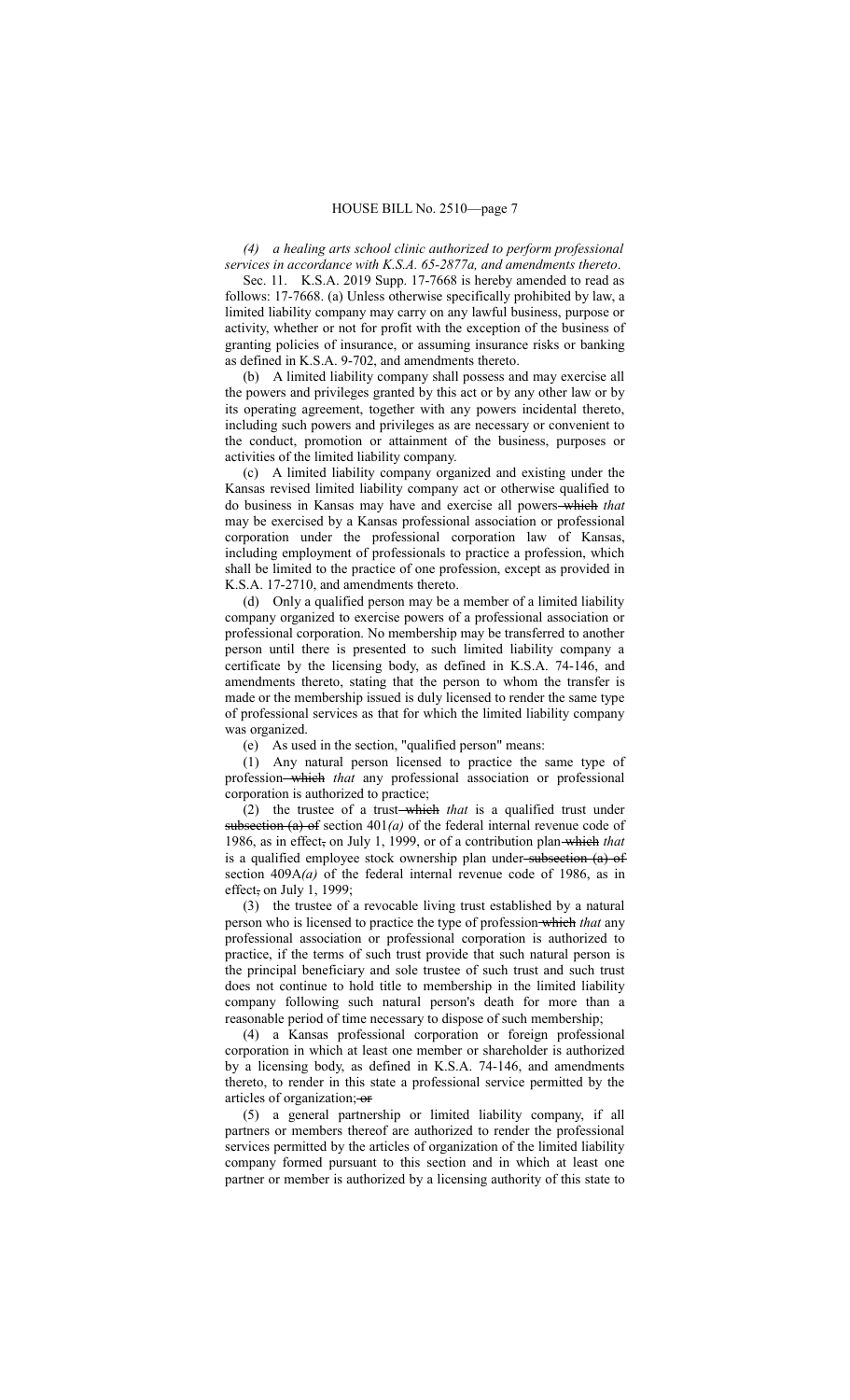render in this state the professional services permitted by the articles of organization of the limited liability company*; or*

*(6) a healing arts school clinic authorized to perform professional services in accordance with K.S.A. 65-2877a, and amendments thereto*.

(f) Nothing in this act shall restrict or limit in any manner the authority and duty of any licensing body, as defined in K.S.A. 74-146, and amendments thereto, for the licensing of individual persons rendering a professional service or the practice of the profession-which *that* is within the jurisdiction of the licensing body, notwithstanding that the person is an officer, manager, member or employee of a limited liability company organized to exercise powers of a professional association or professional corporation. Each licensing body may adopt rules and regulations governing the practice of each profession as are necessary to enforce and comply with this act and the law applicable to each profession.

(g) A licensing body, as defined in K.S.A. 74-146, and amendments thereto, the attorney general or district or county attorney may bring an action in the name of the state of Kansas in quo warranto or injunction against a limited liability company engaging in the practice of a profession without complying with the provisions of this act.

(h) Notwithstanding any provision of this act to the contrary, without limiting the general powers enumerated in subsection (b), a limited liability company shall, subject to such standards and restrictions, if any, as are set forth in its operating agreement, have the power and authority to make contracts of guaranty and suretyship and enter into interest rate, basis, currency, hedge or other swap agreements or cap, floor, put, call, option, exchange or collar agreements, derivative agreements, or other agreements similar to any of the foregoing.

(i) Unless otherwise provided in an operating agreement, a limited liability company has the power and authority to grant, hold or exercise a power of attorney, including an irrevocable power of attorney.

Sec. 12. K.S.A. 65-2877a, as amended by section 5 of chapter 52 of the 2019 Session Laws of Kansas, is hereby amended to read as follows: 65-2877a. No provision of law prohibiting practice of the healing arts by a general corporation *business organization* shall apply to a healing arts school *clinic under the supervision of a person licensed to practice the same branch of the healing arts if such healing arts school is:*

*(a)* Approved by the board if the healing arts school is*;*

*(b)* a non-profit entity under section 501(c)(3) of the internal revenue code of 1986, is*; and*

*(c)* approved by the state board of regents, and as part of its academic requirements provides clinical training to its students under the supervision of persons who are licensed to practice a branch of the healing arts in this state *or exempt from such approval under K.S.A. 74- 32,164, and amendments thereto*.

Sec. 13. K.S.A. 72-3220 is hereby amended to read as follows: 72- 3220. (a) K.S.A. 72-3220 through 72-3224, and amendments thereto, *and section 9, and amendments thereto,* shall be known and may be cited as the Kansas challenge to secondary school pupils *students* act.

(b) The provisions of this section shall take effect and be in force from and after July 1, 1993.

Sec. 14. K.S.A. 72-3221 is hereby amended to read as follows: 72- 3221.  $(a)$ -The legislature hereby declares that secondary school-pupils *students* should be challenged continuously in order to maintain their interests in the pursuit of education and skills critical to success in the modern world. Therefore, it is the purpose and intention of the Kansas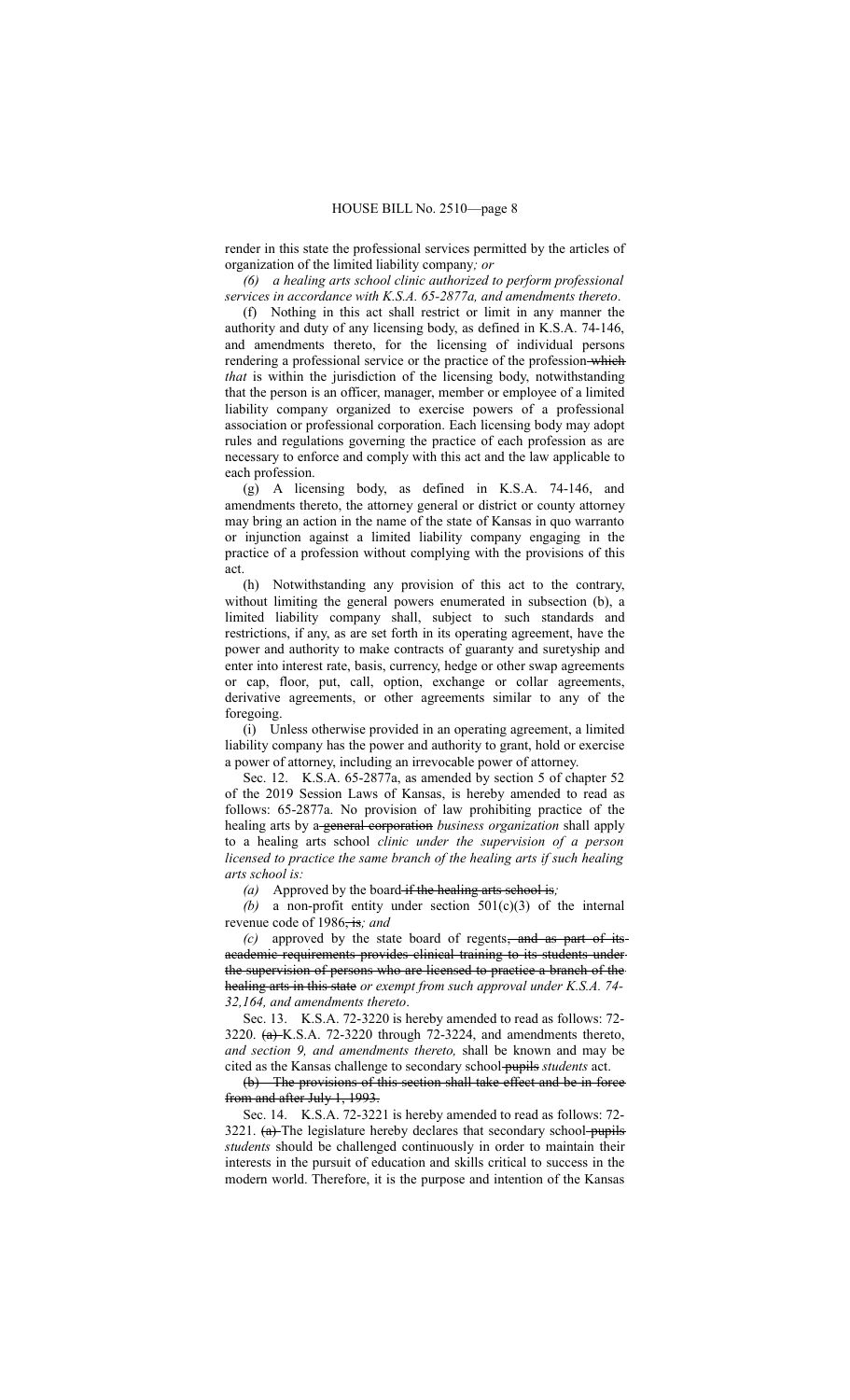challenge to secondary school pupils *students* act to provide a means whereby *that* school districts*,* in cooperation with institutions of postsecondary education*,* may provide new and exciting challenges to secondary school-pupils *students* by encouraging them *such students* to take full advantage of the wealth of postsecondary-education *educational* opportunities available in this state.

(b) The provisions of this section shall take effect and be in force from and after July 1, 1993.

Sec. 15. K.S.A. 72-3222 is hereby amended to read as follows: 72- 3222. As used in the Kansas challenge to secondary school-pupils*students* act:

(a) "Concurrent enrollment pupil" *"Student"* means a person who*: (1)* Is enrolled in grades 10, 11 or 12 maintained by a school district*,* or a gifted child who is enrolled in any of the grades 9 through 12 maintained by a school district,*; (2) has an individualized plan of study or an individualized education program; (3)* has demonstrated the ability to benefit from participation in the regular curricula of eligible postsecondary education *educational* institutions,*; (4)* has been authorized by the principal of the school attended to apply for enrollment at an eligible postsecondary-education educational institution,*;* and *(5)* is acceptable or has been accepted for enrollment at an eligible postsecondary education educational institution.

(b) "Eligible postsecondary education *educational* institution" means any state educational institution, community college, municipal university, technical college or accredited independent institution.

(c) "State educational institution" has the meaning ascribed thereto *means the same as defined* in K.S.A. 76-711, and amendments thereto.

(d) "Community college" means any community college organized and operating under the laws of this state.

(e) "Municipal university" means a municipal university established under the provisions of article 13a of chapter 13 of *the* Kansas Statutes Annotated*, and amendments thereto*.

(f) "Accredited independent institution" means an *a not-for-profit* institution of postsecondary education the main campus of which is located in Kansas and-which that: (1) Is operated independently and not controlled or administered by any state agency or any subdivision of the state,*;* (2) maintains open enrollment,*;* and (3) is accredited by the north central association of colleges and secondary schools accrediting agency based on its requirements as of April 1, 1985 *a nationally recognized accrediting agency for higher education in the United States*.

(g) "Technical college" has the meaning ascribed thereto *means the same as defined* in K.S.A. 74-32,407, and amendments thereto.

(h) "Gifted child" has the meaning ascribed thereto *means the same as defined* in K.S.A. 72-3404, and amendments thereto, or in rules and regulations adopted pursuant thereto.

Sec. 16. K.S.A. 72-3223 is hereby amended to read as follows: 72- 3223. (a) The board of education of any school district and any eligible postsecondary-education *educational* institution may enter into a cooperative agreement regarding the *dual or concurrent* enrollment of concurrent enrollment pupils *students* in courses of instruction for college credit at the eligible postsecondary-education educational institution. The agreement shall include, but need not be limited to, the following:

(1) The academic credit to be granted for course work successfully completed by the pupil *student* at the institution, which credit shall qualify as college credit and may qualify as both high school and college credit;

(2) the requirement that such course work qualify as credit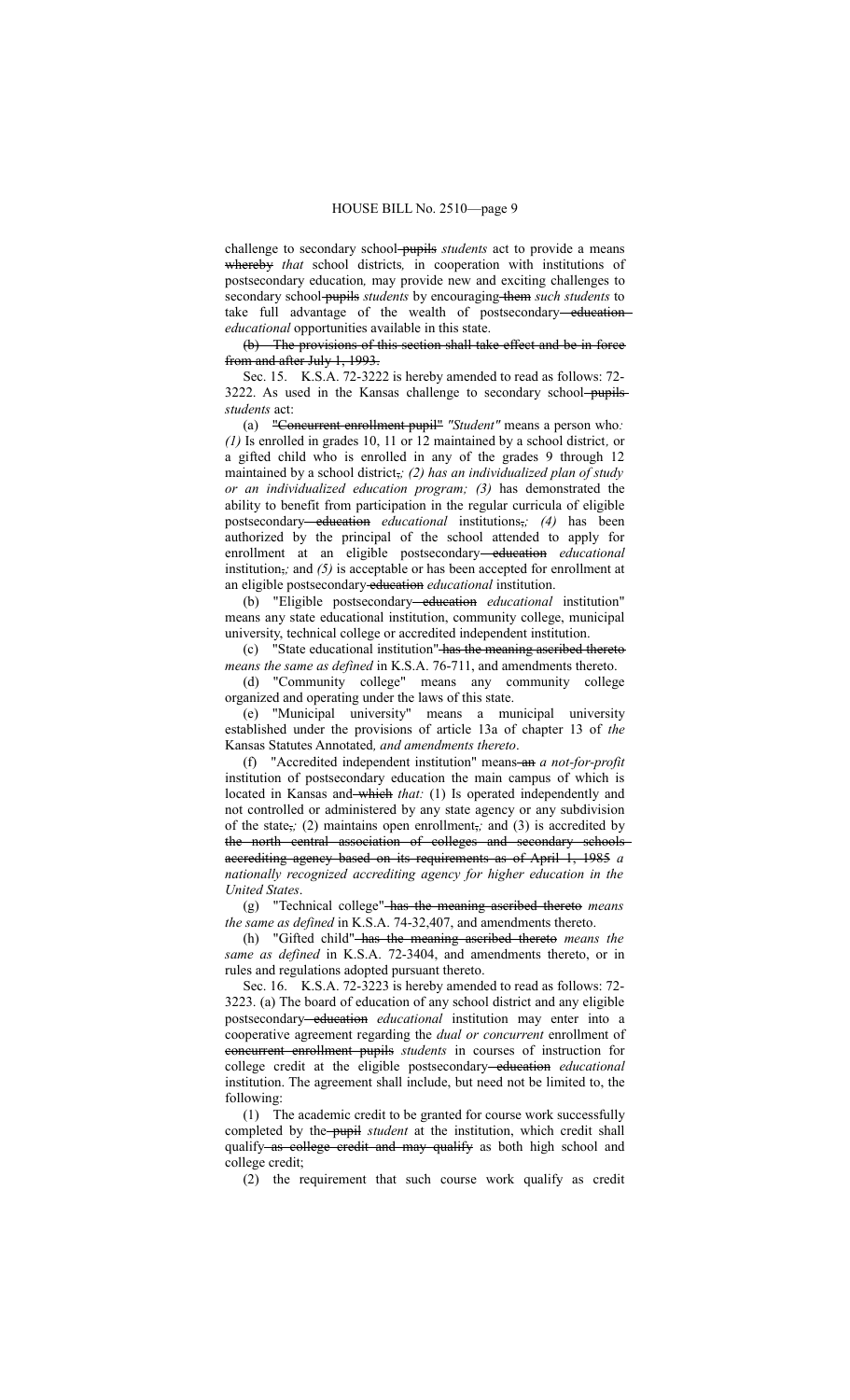applicable toward the award of a degree or certificate at the institution;

(3) *except as otherwise provided in subsection (b),* the requirement that the pupil shall pay to the institution *the student shall pay* the negotiated amount of tuition *and related costs* charged by the institution for *the student's* enrollment of the pupil*; and*

*(4) the requirement that the eligible postsecondary educational institution shall notify the student or the student's parent or guardian if the course the student enrolled in at the eligible postsecondary educational institution is not a systemwide transfer course approved by the state board of regents and, as a result, the student may not receive credit for such course if the student transfers to or attends another postsecondary educational institution*.

(b) The provisions of this section shall take effect and be in force from and after July 1, 1993 *The board of education of a school district, in its discretion, may pay all or a portion of the negotiated amount of tuition and related costs, including fees, books, materials and equipment, charged by an eligible postsecondary educational institution for a student's enrollment in such institution. As part of any agreement entered into pursuant to this section, the board of education of a school district shall not be required to pay any amount of tuition and required fees that are waived for an eligible foster child pursuant to the foster child educational assistance act, K.S.A. 75-53,111 et seq., and amendments thereto, except that the board, in its discretion, may pay any related costs that are not waived pursuant to such act, including fees, books, materials and equipment, charged by an eligible postsecondary educational institution for the student's enrollment in such institution. Any such payment shall be paid directly to the eligible postsecondary educational institution and shall be credited to such student's account*.

Sec. 17. K.S.A. 72-3224 is hereby amended to read as follows: 72- 3224. (a) No school district shall be responsible for the payment of tuition charged to concurrent enrollment pupils by eligible education institutions or for the provision of transportation for such pupils *Except as otherwise provided in K.S.A. 72-3223(b), and amendments thereto, each student dually or concurrently enrolled in an eligible postsecondary educational institution pursuant to K.S.A. 72-3220 et seq., and amendments thereto, shall be responsible for the payment of the negotiated tuition and related costs, including fees, books, materials and equipment, charged by such institution for the student's enrollment.*

*(b) The board of education of a school district, in its discretion, may provide for the transportation of a student* to or from any eligible postsecondary education *educational* institution.

(b) Each concurrent enrollment pupil shall be responsible for payment of tuition for enrollment at an eligible postsecondary education institution and for payment of the costs of books and equipment and any other costs of enrollment.

(c) Each concurrent enrollment pupil *student dually or concurrently enrolled in an eligible postsecondary educational institution pursuant to K.S.A. 72-3220 et seq., and amendments thereto,* who satisfactorily completes course work at an eligible postsecondary education *such* institution shall be granted appropriate credit toward fulfillment of the requirements for graduation from high school-unless such credit is denied by the school district in which the pupil is enrolled on the basis that high school credit is inappropriate for such course work.

(d) The provisions of this section shall take effect and be in force from and after July 1, 1993 *In order to remain eligible for participation in the program, a student shall remain in good standing at the eligible*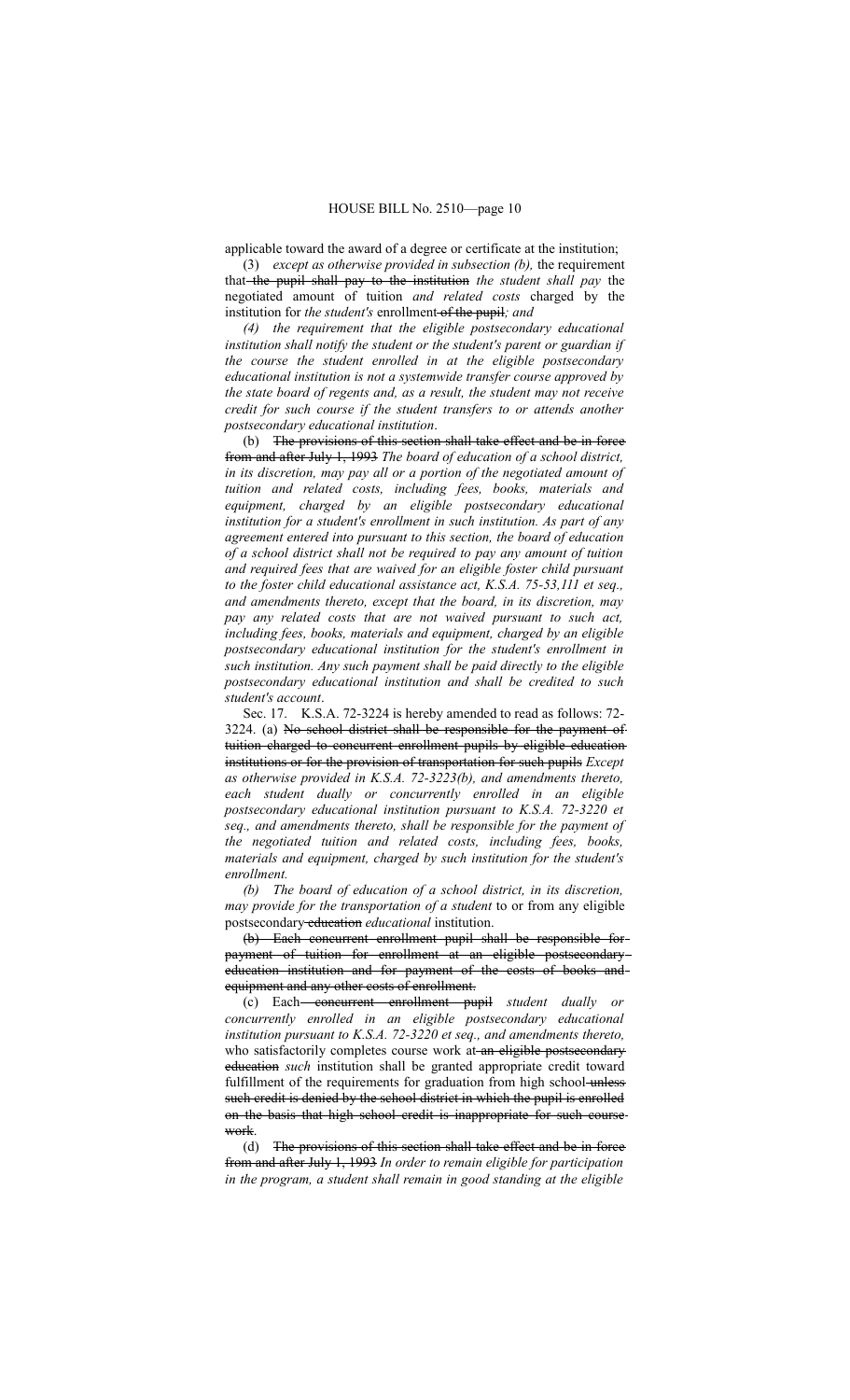*postsecondary educational institution or shall show satisfactory progress as determined by the school district*.

*(e) The provisions of the Kansas challenge to secondary school students act shall not apply to any enrollment in career technical education courses or programs pursuant to K.S.A. 72-3810 et seq., and amendments thereto, or the career technical education incentive program established pursuant to K.S.A. 72-3819, and amendments thereto.*

Sec. 18. K.S.A. 2019 Supp. 72-5179 is hereby amended to read as follows: 72-5179. *(a)* The state board of education shall provide the ACT college entrance exam and the three ACT workkeys assessments that are required to earn a national career readiness certificate to each student enrolled in grades 11 and 12, and the pre-ACT college entrance exam to each student enrolled in grade nine. No student shall be required to pay any fees or costs to take any such exam or assessments. The state board shall not be required to provide more than one exam and three assessments for each student. The state board of education may enter into any contracts that are necessary to promote statewide cost savings to administer such exams and assessments.

*(b) On or before the first day of the regular legislative session in 2021, and each year thereafter, the state board of education shall prepare and submit a report to the senate standing committee on education and the house standing committee on education that includes aggregate exam and assessment data for all students who were provided the exams and assessments pursuant to this section.*

*(c) As used in this section, "student" means any person who is regularly enrolled in any public or accredited nonpublic school located in Kansas.*

Sec. 19. K.S.A. 75-53,112 is hereby amended to read as follows: 75-53,112. As used in the Kansas foster child educational assistance act:

(a) "Kansas educational institution" means and includes any community college, the municipal university, state educational institution, the institute of technology at Washburn university or technical college.

(b) "Eligible foster child" means anyone who:

(1) (A) *(i)* Is in the custody of the secretary and in a foster care placement on the date such child attained 18 years of age; (B) *(ii)* has been released from the custody of the secretary prior to attaining 18 years of age, after having graduated from a high school or fulfilled the requirements for a general educational development (GED) certificate while in foster care placement and the custody of the secretary;  $\left(\frac{C}{i}\right)$  *(iii)* is adopted from a foster care placement on or after such child's  $16<sup>th</sup>$ birthday; or (D) *(iv)* left a foster care placement subject to a guardianship under chapter 38 or 59 of the Kansas Statutes Annotated, and amendments thereto, on or after such child's 16<sup>th</sup> birthday; *or* 

*(B) is a student as defined under the Kansas challenge to secondary school students act, K.S.A. 72-3220 et seq., and amendments thereto, and was in the custody of the secretary and in foster care placement at any time such child was enrolled in grades nine through 12 at a school of a school district;* and

(2) enrolls in a Kansas educational institution on or after July 1, 2006.

(c) "Kansas foster child educational assistance program" or "program" means the program established pursuant to the provisions of the Kansas foster child educational assistance act*,* which shall provide for*: (1)* Undergraduate enrollment of eligible foster children *pursuant to subsection*  $(b)(1)(A)$  through the semester the eligible foster child attains 23 years of age*; or (2) undergraduate enrollment of eligible*